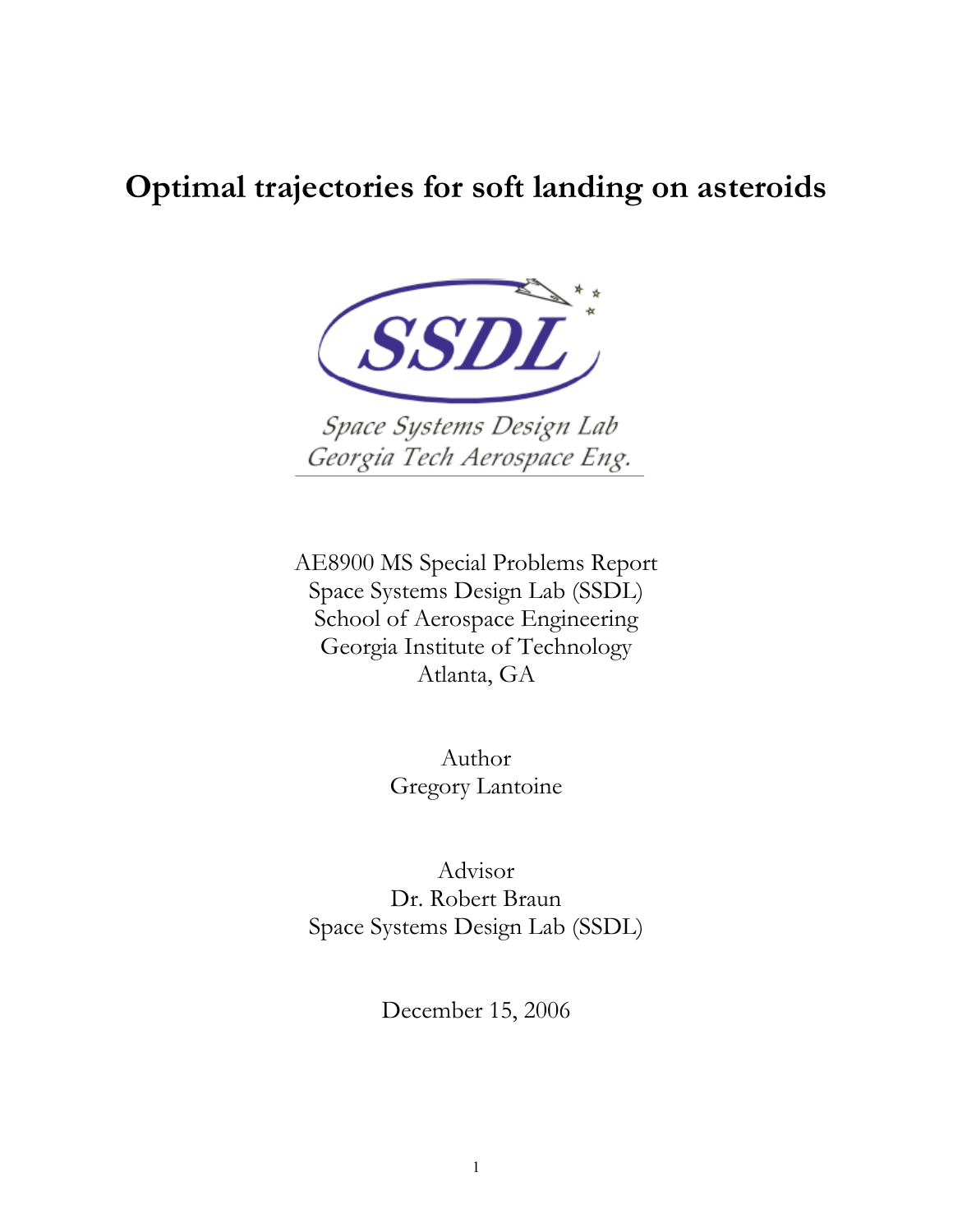# **Optimal trajectories for soft landing on asteroids**

G. Lantoine<sup>\*</sup> and R. D. Braun<sup>+</sup>

*Georgia Institute of Technology Guggenheim School of Aerospace Engineering* 

**Robotic exploration of asteroids has been identified by NASA as a major long-term goal. Central to many asteroid missions is a precise soft landing to enable surface exploration or exploitation. This paper describes a technique for computing optimal autonomous controlled trajectories for soft landing in an irregular gravity field of a rotating asteroid. We will first discuss the complexity of the forces that act on the spacecraft during a landing and how we can model them. Then, we will present the numerical method used to solve the optimal control problem, and typical results are shown on case studies at asteroids Vesta and Golevka. In each example, we will identify the best mission design scenarios, as well as some operational difficulties. Finally, we will investigate sensitivity to parameter uncertainties and the implementation of a real-time feedback controller to increase landing accuracy.** 

# **Nomenclature**

 $G =$  gravitational constant  $\mu$  = gravitational parameter  $U =$  gravitational potential  $\rho$  = density *w* = rotation rate  $V_{ex}$  = exhaust gas velocity  $m =$  mass of the spacecraft

# **I Introduction**

 $\overline{a}$ 

NASA's Solar System Exploration Roadmap,<sup>1</sup> unveiled in 2004, outlines the major goals of the United States Solar System exploration program for the coming decades. Among the most prominent goals is NASA's mission to "explore […] asteroids, and other bodies to search for evidence of life, to understand the history of the solar system, and to search for resources." In response to this interest, NASA and the other world's space agencies have been planning and performing missions to small celestial objects*.*

To explore effectively asteroids, landing is necessary since this allows to perform in situ measurements or to exploit resources. However, this is a challenging step due to the remoteness of these bodies, their wide range of shapes and their complex gravitational fields.

To date, only two descents to an asteroid surface were successfully implemented : one by NASA's Near Earth Asteroid Rendezvous (NEAR) spacecraft on Eros using a series of open-loop thrusts, $\frac{2}{3}$  the other by the Japan Aerospace Exploration Agency's Hayabusa sample return mission on Itokawa.

This study addresses some of the basic questions that must be dealt with in that situation, with an emphasis on parking orbit and trajectory design. An original combination of two direct and indirect techniques is used in this paper to find minimum time and minimum fuel optimal trajectories.

Since extremely irregular and diverse asteroid shapes can be encountered, we need to pay special attention to their shape modeling. We chose to approximate a body by a homogeneous polyhedron with a variable number of triangular faces. This shape model can be obtained from terrestrial observations (photometric or radar data), as well as from spacecraft observations, and gives the radius of the asteroid at multiple locations. Also this approximation can be very accurate since very complex geometries (cliffs, holes...) can be simulated.

After modeling the dynamical environment and presenting the way to solve the problem, we will study two practical examples with asteroids Vesta and Golevka. They are dramatically different and embrace a wide range of physical parameters. Fig. 1 shows their polyhedral shape models from data found on the NASA asteroid database website.<sup>3</sup> Important parameters of these two asteroids are listed in Table 1.

<sup>∗</sup> Teaching Assistant, School of Aerospace Engineering, 270 Ferst Dr., AIAA Student Member

<sup>+</sup> Associate Professor, School of Aerospace Engineering, 270 Ferst Dr., AIAA Associate Fellow.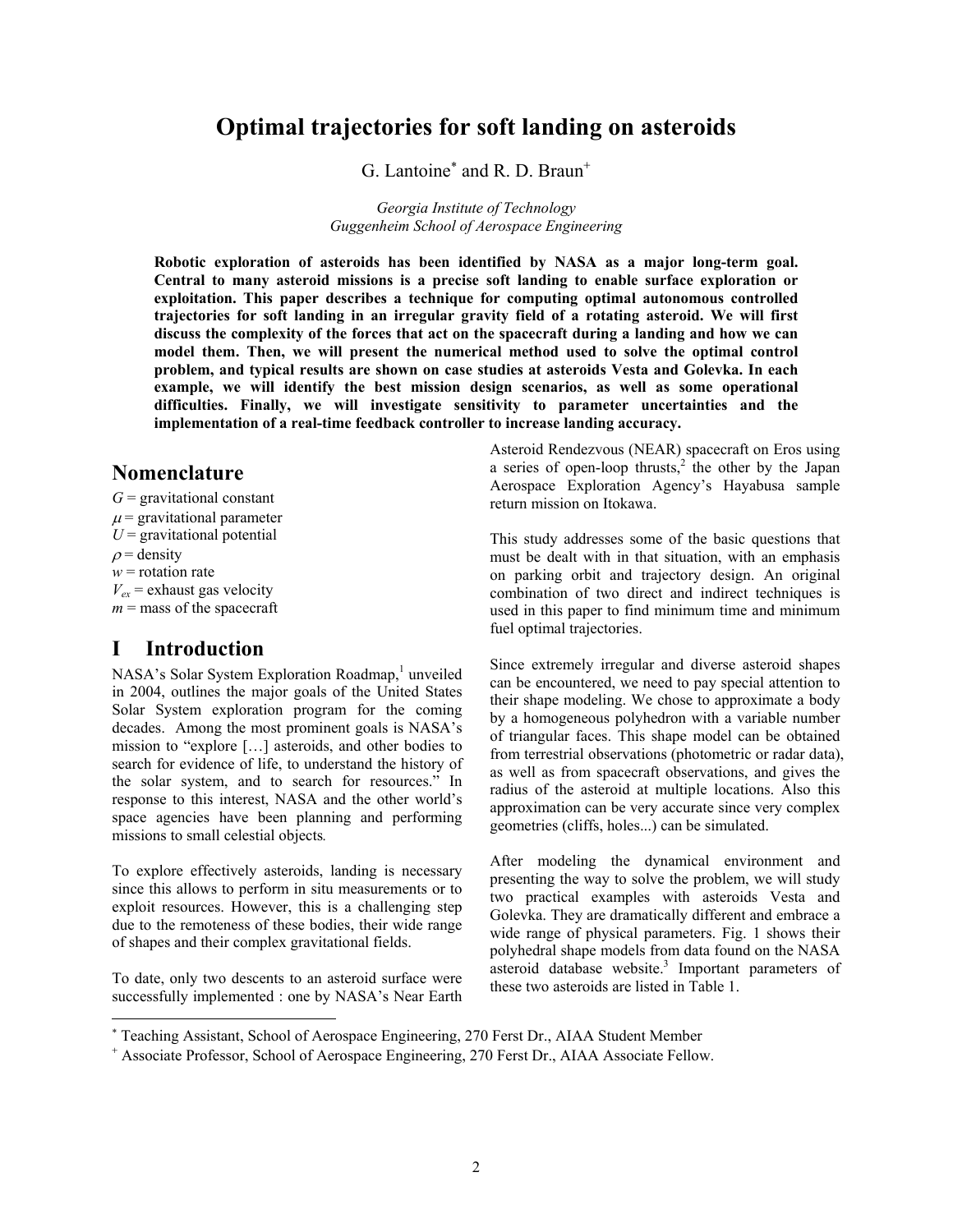

**Fig. 1 Shapes of Vesta and Golevka** 

|                 | Vesta                   | Golevka                 |
|-----------------|-------------------------|-------------------------|
| Category        | Main Belt               | Mars-crosser            |
| Mean diameter   | 530 km                  | $0.53$ km               |
| Mass            | 2.70 $10^{20}$ kg       | $2.1010^{11}$ kg        |
| Density         | $3.4$ g/cm <sup>3</sup> | $2.7$ g/cm <sup>3</sup> |
| Rotation period | 5.34h                   | 6 03 h                  |

**Table 1 Physical parameters of Vesta and Golevka** 

While Vesta's shape is very close to a perfect triaxial ellipsoid, Golevka has a very strange and angular shape that will induce a very irregular gravity field. The magnitude of its gravity field will be also extremely low since it is a very small object (Vesta is one thousand times bigger).

# **II Dynamical environment modeling**

In the vicinity of an asteroid, a spacecraft is subject to :

- the central asteroid gravitational attraction
- the solar radiation pressure

The sun gravitational force is not taken into account because it is not expected to have a significant effect close to the asteroid.

#### **II.A Gravitational attraction**

There are several approaches to model the gravitational attraction of a non-spherical body, each of them with advantages and drawbacks.

#### *II.A.1 Polyhedron potential*

The exterior gravitational potential of a constantdensity polyhedron was derived analytically by Werner and Scheeres.<sup>4</sup>

$$
U = \frac{1}{2} G \rho \sum_{e \in edges} \mathbf{r}_e \cdot \mathbf{E}_e \cdot \mathbf{r}_e \cdot L_e - \frac{1}{2} G \rho \sum_{f \in faces} \mathbf{r}_f \cdot \mathbf{E}_f \cdot \mathbf{r}_f \cdot w_f
$$
\n
$$
\left[ C_{n,m} \cos(m\phi) + S_{n,m} \sin(m\phi) \right]
$$

where  $\mathbf{r}_{e}$  is a vector from the field point to an arbitrary point on each edge,  $E_e$  is a dyad defined in terms of the face and edge normal vectors associated with each edge, *Le* is a logarithmic term expressing the potential of a 1D straight wire,  $\mathbf{r}_f$  is a vector from the field point to an

arbitrary point on each face,  $\mathbf{F_f}$  is the outer product of face normal vectors,  $w_f$  is the solid angle subtended by a face when viewed from the field point.

The main advantage of this method is that it gives the exact potential of the polyhedron anywhere in space. The only possible sources of errors are then the adequacy of the polyhedral shape modeling and local variations in density.

However, this formula involves the computation of sums over all the edges and all the faces of the polyhedron. Since an accurate shape model requires a large number of faces and edges, this approach is computational intensive, particularly when computational intensive, particularly when implemented in Matlab since it is very slow to execute loops. A way to limit this issue is to code this algorithm by running Mex-functions in Matlab written in C. To evaluate the efficiency of this method, we compared the computational time needed to integrate the body-fixed equations of motion over one period for a spacecraft in orbit around a sphere modeled by a 16,471-vertices polyhedron. The equations of motion are integrated using Matlab's "ode45" function (Dormand–Prince method) with a relative tolerance of  $10^{-6}$  (m) and an absolute tolerance of  $10^{-8}$  (m).

| m-function | Mex-function |
|------------|--------------|
|            | mın          |

#### **Table 2 Comparison of computation times**

We can see that the implementation using a Mexfunction leads to a huge reduction in computation time (around one thousand times faster). However, as we will see later in the paper, highly nonlinear optimization problems require a very long optimization time with thousands of iterations, so this is still a significant time, and we may need a faster approach.

#### *II.A.2 Spherical Harmonic Expansion*

The exterior gravitational potential of any object can be classically expressed as an infinite series expansion in solid spherical harmonics*.*

$$
U = \frac{GM}{r} \left\{ 1 + \sum_{n=1}^{\infty} \left( \frac{R_e}{r} \right)^n \sum_{m=0}^n P_{n,m} (\sin \lambda) \right\}
$$

$$
\left[ C_{n,m} \cos(m\phi) + S_{n,m} \sin(m\phi) \right] \right\}
$$

where  $M$  is the total mass of the body,  $R_e$  is its largest equatorial radius,  $(r, \lambda, \phi)$  are the radius, latitude and longitude of the field point,  $P_{n,m}$  are the associated Legendre functions,  $C_{n,m}$  and  $S_{n,m}$  are the harmonic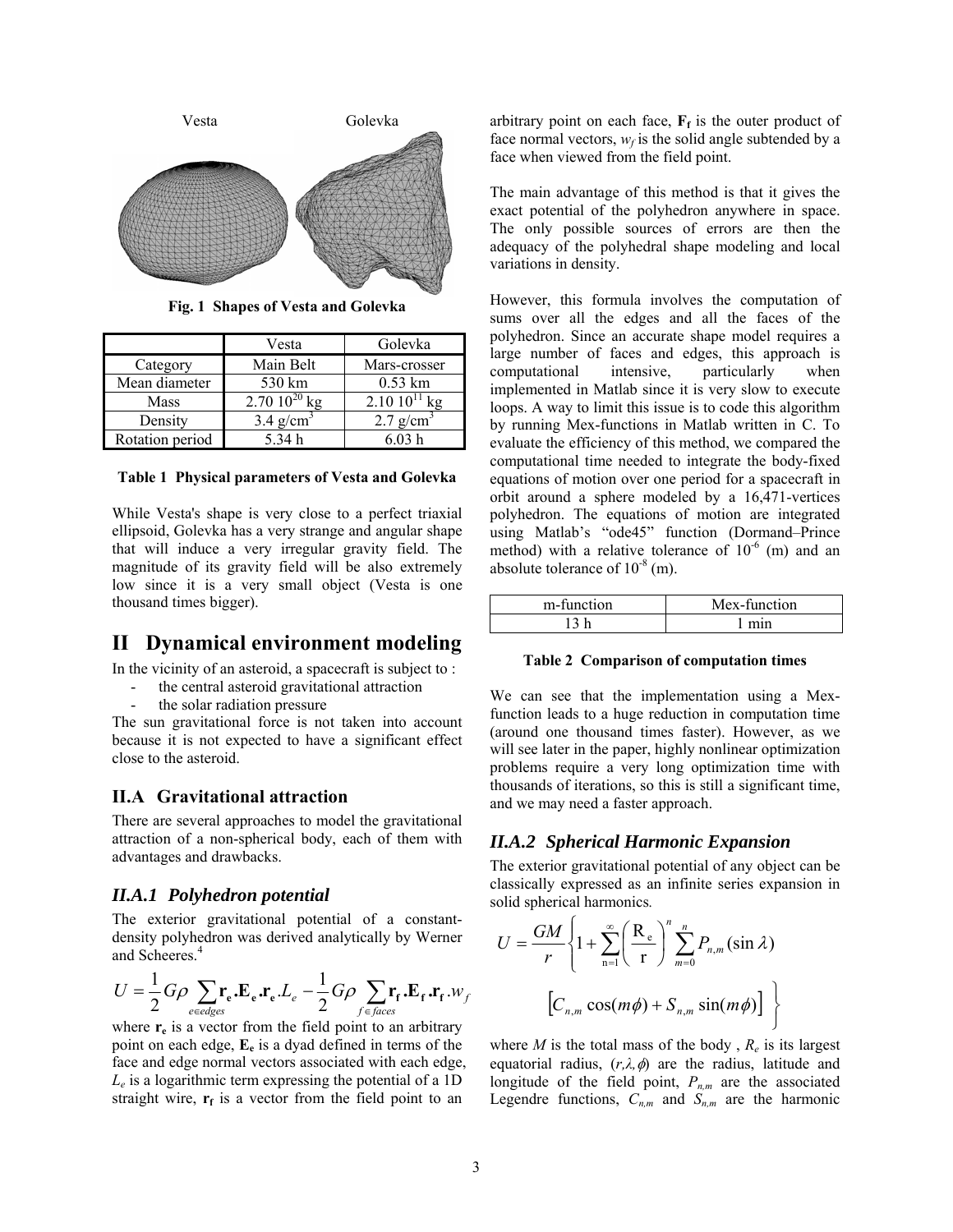coefficients. They represent the mass distribution of the body. They are computed using a polyhedral shape and the recurrent relationships derived by Werner.<sup>5</sup>

Finite truncations are often sufficient to get good accuracy, therefore this approach is easy and fast to use. The drawback is that severe divergence appears close to the body's surface. Thus this model is not recommended to compute the asteroid's gravity at close range. An example of this phenomenon applied at Golevka is displayed below.



**Fig. 2 Error (%) of the spherical harmonic potential relative to the polyhedral potential for Golevka (xy plane)** 

As shown in Fig. 2, the spherical harmonic model begins to diverge at the 0.4 km radial distance*.* Since the polyhedron gravity model is computationally more intensive, we need to find a compromise between speed and accuracy. One way is to perform a transition from the spherical harmonic model to the polyhedron model when the spacecraft's radial distance moves inside 0.4 km. We applied a similar strategy at Vesta.

#### **II.B Solar radiation pressure**

We assume that the solar radiation pressure varies according to an inverse-square law with the distance from the sun and acts along the line joining the sun and the small body.

$$
\mathbf{F}_{\mathbf{s}} = \frac{G}{BR^2} \mathbf{r}_{\mathbf{g}}
$$

where  $\mathbf{r}_g$  is the unit vector from the sun to the small body, *R* is the sun-small body distance, and *B* is the spacecraft mass to projected area ratio. We supposed in the following a value of 40 kg/m<sup>2</sup> for *B* (approximate value for the NEAR spacecraft).<sup>6</sup>

However, this force has a significant contribution only for very small asteroids with low gravity field, therefore we will neglect it in the study of Vesta.

### **II.C Validation of the model**

Before solving the landing problem, we needed to ensure that our code worked as intended. Since the data of NEAR landing trajectory are published, $2$  this was a good opportunity to use it as a test case and compare the simulation output to the real trajectory. The spacecraft transitioned from an orbit about Eros into a ballistic trajectory and four maneuvers were used to deorbit and control the impact speed. Therefore, we propagated our work from the same initial conditions as the NEAR mission including maneuvers at the same time as NEAR. Fig. 3 gives the altitude profile for the NEAR mission and our computed trajectory. The results show very good agreement.



**Fig. 3 Comparison of descent profiles** 

# **III Problem formulation**

### **III.A Governing equations**

The equations of motion are expressed in the smallbody-fixed Cartesian coordinate frame with origin at the body's center of mass. The trajectory is controlled by the spacecraft's thrusters.

$$
\begin{cases}\n\ddot{x} = 2w\dot{y} + w^2x - \frac{\partial U}{\partial x} + F_{sx}(t) + \frac{T}{m}\cos\beta\cos\theta \\
\ddot{y} = -2w\dot{x} + w^2y - \frac{\partial U}{\partial y} + F_{sy}(t) + \frac{T}{m}\cos\beta\sin\theta \\
\ddot{z} = -\frac{\partial U}{\partial z} + F_{sz}(t) + \frac{T}{m}\sin\beta \\
\dot{m} = -\frac{T}{V_{ex}}\n\end{cases}
$$
\n(1)

where *T* is the thrust magnitude ( $0 \leq T \leq T_{max}$ ),  $\beta$  and  $\theta$  are the latitude and longitude angle directions respectively.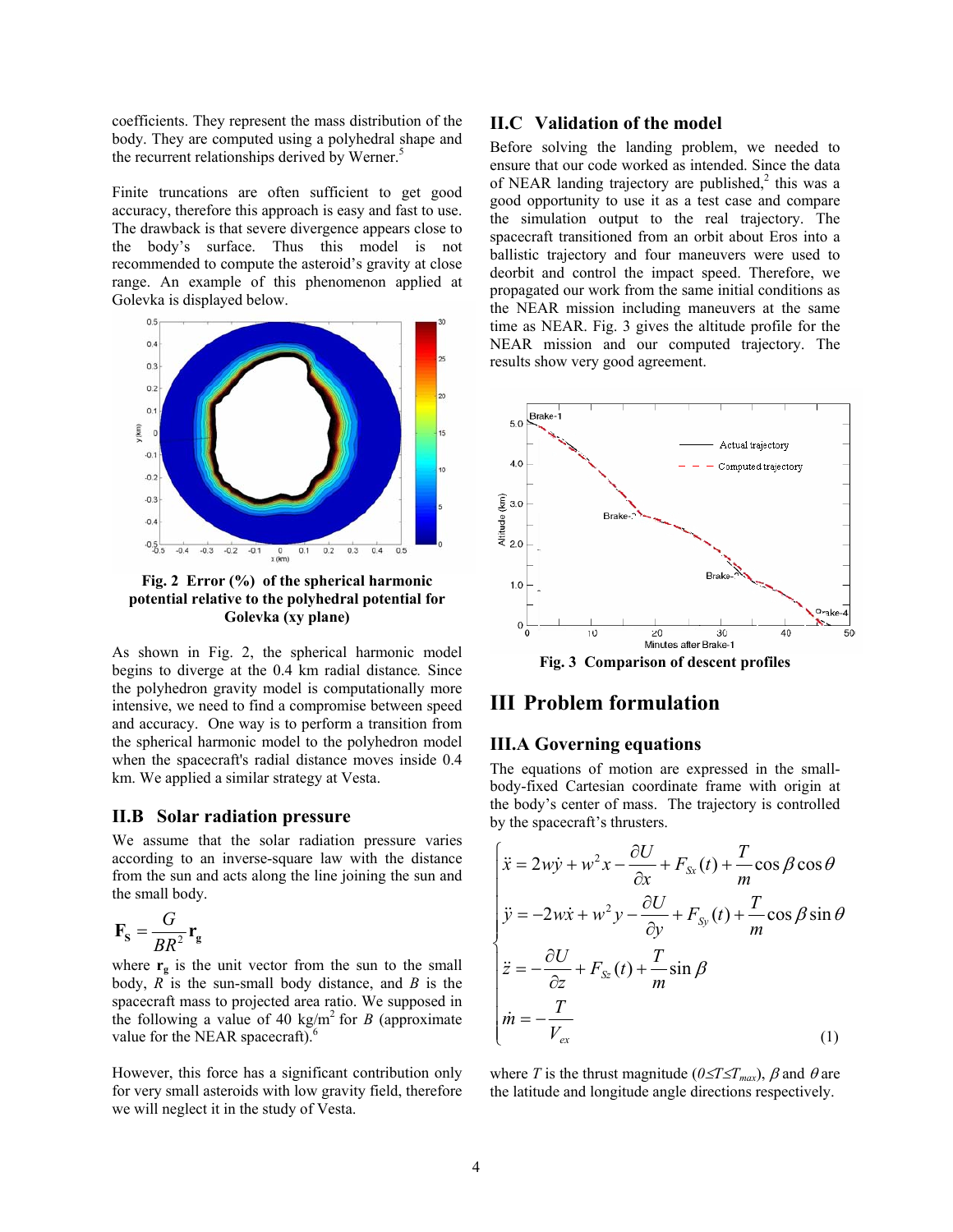Consider the state vector  $\mathbf{x} = [x, y, z, Vx, Vy, Vz, m]$  and the control vector **u** = [T, β,  $θ$ ]. The equations motions can then be summarized by a single formula :

 $\dot{\mathbf{x}} = \mathbf{f}(\mathbf{x}, \mathbf{u}, t)$ 

### **III.B Boundary conditions**

The spacecraft can start from a parking orbit or a specified location. Its initial mass is known. These conditions can be expressed at the initial time by :

$$
\left| \psi(x, y, z, V_x, V_y, V_z) \right|_0 = 0
$$
 of the adjoint  
\n*m*(0) = *m*<sub>0</sub> (2) (which are n  
\nRegarding the final conditions, the coordinates of the  
\n
$$
\hat{\lambda}^T = -\frac{\partial H}{\partial x}
$$

landing site are fixed and the vehicle must land with zero velocity at the surface. The final mass is kept free but must stay above a minimum value (dry mass) :

$$
x(t_f) = x_f, y(t_f) = y_f, z(t_f) = z_f,
$$
  
\n
$$
V_x(t_f) = 0, V_y(t_f) = 0, V_z(t_f) = 0,
$$
  
\n
$$
m(t_f) \ge m_{\text{dyn}}
$$
\n(3)

# **III.C Formulation of the optimization problem**

An optimization problem is any problem where it is desired to minimize a specified criterion, referred to as a cost function. In this study, we will use two criteria :

- descent duration : during landing, the spacecraft is subject to perturbing forces (solar gravitational force, dust…). These forces and other parameter uncertainties will influence the motion of the lander. Therefore, the shorter the duration is, the greater the landing robustness with respect to model uncertainties.
- fuel consumption to minimize the mass of propellant and therefore the cost of the mission.

We will compare the optimal trajectories obtained with either criterion.

In our study, the cost function is of the form

$$
J(\mathbf{u}) = \phi(\mathbf{x}(t_f), t_f)
$$

where  $\phi = t$  for optimal time strategy or  $\phi = -m$  for optimal fuel strategy. The problem is to find a control function **u\*** that minimizes *J*, subjected to the governing equations (1) and the boundary conditions (2) and (3) described in the previous sections.

In summary, we have to deal with a complex nonlinear two-point boundary optimization problem. An approach for the solution is discussed in detail in the following sections. First, we present the optimal control theory that gives all the necessary information to find an exact solution.

#### **III.D Optimization theory**

The Pontryagin Principle is employed.<sup>7</sup> According to this theory, the optimal control **u\*** is obtained by minimizing the Hamiltonian *H* with respect to **u** :  $\mathbf{u}^* = \arg \min H$ 

where  $H$  is expressed by :

*u*

 $H = \lambda_x V_x + \lambda_y V_y + \lambda_z V_z + \lambda_{V_x} V_x + \lambda_{V_y} V_y + \lambda_{V_z} V_z + \lambda_w m$ and  $\lambda_x$ ,  $\lambda_y$ ,  $\lambda_z$ ,  $\lambda_{Vx}$ ,  $\lambda_{Vy}$ ,  $\lambda_{Vz}$ ,  $\lambda_m$  are the components of the adjoint vector satisfying the differential equations (which are not given in detail here) :

$$
\dot{\lambda}^T = -\frac{\partial H}{\partial x} \tag{4}
$$

Substituting the equations of motion into the expression of *H*, it follows that

$$
H = g(\mathbf{x}, \lambda) +
$$
  

$$
(\frac{\lambda_{\gamma_x}}{m} \cos \beta \cos \theta + \frac{\lambda_{\gamma_x}}{m} \cos \beta \sin \theta + \frac{\lambda_{\gamma_z}}{m} \sin \beta - \frac{\lambda_m}{V_{ex}})T
$$
  

$$
S(t)
$$

where *g* is a function of **x** and  $\lambda$  only, and *S* is the socalled switching function (coefficient of *T* in the Hamiltonian).

Applying the Pontryagin Principle, we obtain the following expressions of the optimal controls :

- optimal  $\theta$ :

$$
\frac{\partial H}{\partial \theta} = 0 \qquad \to \theta^* = \operatorname{atan} \left( \frac{\lambda_{V_y}}{\lambda_{V_z}} \right) \tag{5}
$$

By this condition only,  $\theta$  is not uniquely defined since  $0 ≤ θ ≤ 2π$ . The quadrant of  $θ$  in the trigonometric circle is found by using the following second order condition :

$$
\frac{\partial^2 H}{\partial \theta^2} > 0.
$$
 After calculations, we get sign  $\theta = -\text{sign } \lambda_{V_y}.$ 

- optimal  $\beta$  :

$$
\frac{\partial H}{\partial \beta} = 0 \quad \rightarrow \beta^* = \text{atan}(\frac{\lambda_{V_z}}{\lambda_{V_x} \cos \theta^* + \lambda_{V_y} \sin \theta^*}) \quad (6)
$$

In that case,  $\beta$  is uniquely defined since  $-\pi/2 \leq \beta \leq \pi/2$ .

- optimal *T* :

The situation is different than the two previous cases since *H* is linear in *T*, which is bounded. Application of Pontryagin Principle leads to pushing *T* to its upper or lower bound depending on the sign of the switching function in the Hamiltonian. This is referred as a bang bang solution.

$$
H = g + ST \qquad \to T^* = \begin{cases} 0 & \text{if } S > 0 \\ T_{\text{max}} & \text{if } S < 0 \end{cases} \tag{7}
$$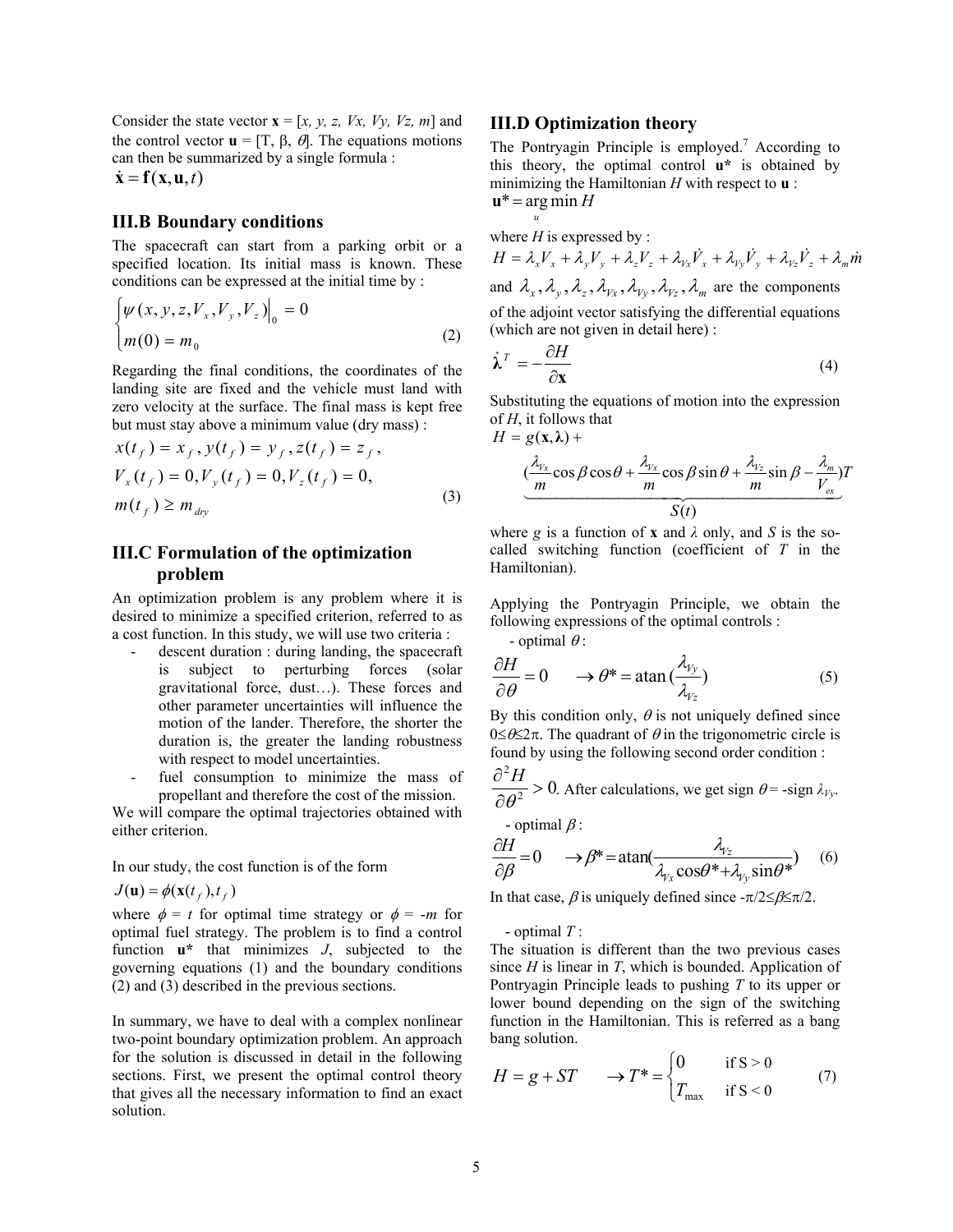#### **III.E Method of solution**

Numerical methods to solve optimal control problems fall into two distinct categories: direct and indirect. An indirect method uses information from the co-state differential equations, the Pontryagin principle, and the boundary conditions, to find the optimal solution*.* This is accurate and fast, but the domain of convergence is very low, i.e. convergency depends highly on the accuracy of an initial estimate. In addition, an estimate of the co-states is required a priori, which is difficult to figure out since they do not have physical significance. An easier approach is to use a direct method, which aims at directly optimizing the cost function. It is characterized by a robust convergency even against a poor initial estimate – and no estimates of co-states are required –, but computation time significantly increases with number of time steps to obtain more accuracy.

From these characteristics, we chose to combine the two methods to solve the problem in a practical basis. First, we integrate the equations of motion backwards in time from the known landing site and using a 'common sense' control law to obtain a rough estimate. Then we run the direct code with a small number of time steps. Finally, we use the result to run the indirect code with a large number of time steps to get a final estimate.

#### **III.F Implementation**

The Matlab software package  $DIDO^8$  is used to implement the direct method. It is easy to use and is capable of solving a wide variety of problems. More precisely, it employs the Legendre Pseudospectral Method which fits globally orthogonal polynomials to the discrete data over the entire time span.

The Fortran routine  $BNDSCO<sup>9</sup>$  is used to implement the indirect method. It is a multiple shooting method. Central to a shooting method is the ability to integrate the differential equations as an initial value problem with guesses for the unknown initial values.

Typical computation time for solving the landing problem is plotted in Fig. 4 as a function of number of nodes. All calculations were conducted on a Pentium 4 PC computer (1.9 MHz). In the combined method, initial estimates were calculated using the DIDO code with 100 time steps (minimum required for the indirect method to converge) and final estimates were obtained by the BNDSCO code. We can see in Fig. 4 that the computation time for the direct method significantly increases with number of time steps while it only slightly increases in the combined method*.* Therefore, our approach leads to huge save of computation time without spoiling accuracy and convergence.



**Fig. 4 Typical computation time for the landing problem** 

# **IV Landing simulation on Vesta**

#### **IV.A Assumptions**

Spacecraft characteristics similar to NEAR were chosen, which corresponds to an engine's maximum thrust limit of 650 N and a specific impulse of 330 s. The vehicle has a dry mass of 487 kg and we assume that it carries onboard 75 kg of propellant before landing. The solar panels are fixed relative to the spacecraft's body.

The spacecraft starts from a nearly circular parking orbit. However, since Vesta is not spherical, the existence of such orbit is not trivial and this is the object of the following section.

### **IV.B Design of the parking orbit**

#### *IV.B.1 Orbit stability analysis*

The question of orbit stability around Vesta has to be addressed. In fact, if it is unstable, the spacecraft might collide with Vesta or escape from orbit.

Large energy variation over one orbit period often traduces instability. Therefore, we estimate the maximum change in energy over one orbit of semimajor axis *a* and inclination  $i:10$ 

$$
\left\| \frac{\Delta E}{E} \right\| \le \frac{12 C_{22}}{\sigma^{4/3} (\sigma^2 - 1)} \left| \sin(2\pi\sigma) \right| \left[ \cos i + \frac{1}{2} \sigma (1 + \cos^2 i) \right]
$$
  
where

 $\overline{C}_{22} = C_{22} (R_e / r_s)^2$ ,  $r_s = (\mu / w^2)^{1/3}$ ,  $\sigma = a^{3/2} w / \sqrt{\mu}$ and  $r_S \approx 550$  km is the so-called resonance radius at which centripetal acceleration is equal and opposite to gravitational acceleration.

This function is plotted in Fig. 5. It was found that the transition from stability to instability corresponds approximately to a 5% fluctuation in energy over one  $orbit<sup>10</sup>$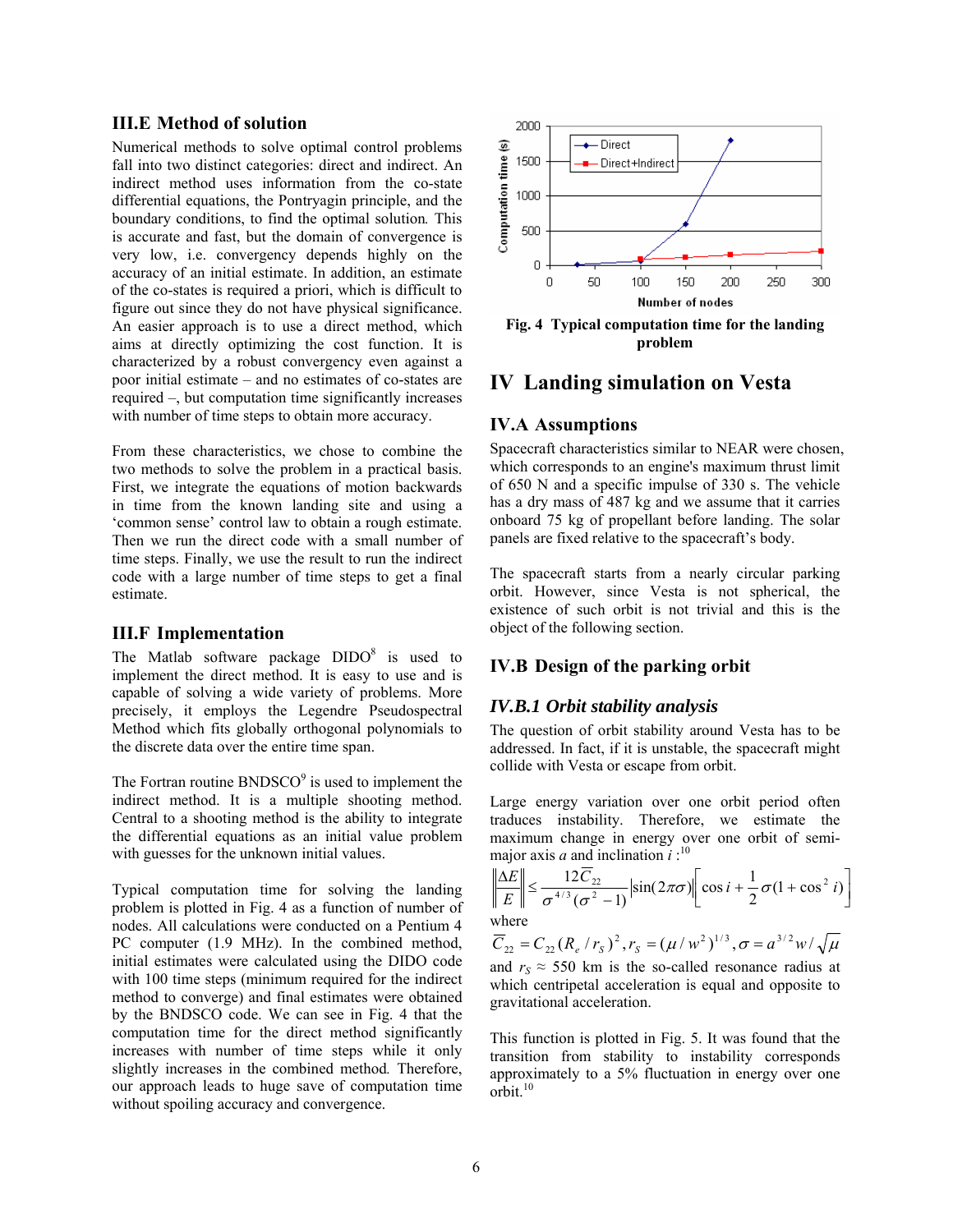

**Fig. 5 Average Energy variation** 

We can see that direct orbits between 400 and 600 km – those close to the resonance radius – are likely to be unstable. In fact, instabilities are generally closely related to resonances between the central body's rotation rate and the mean motion of the spacecraft.

To have a stable orbit relatively close to the surface at any inclination, we selected a semi-major axis of 350 km for our parking orbit.

# *IV.B.2 Determination of circular periodic orbits*

In addition for being stable, the parking orbit needs to be preferably circular periodic – or at least nearly circular periodic – to predict easily the position of the spacecraft and have a simple function to describe the orbit.

Since Vesta is not spherical, we cannot avoid a variation in the ascending node for any orbit due to the effect of zonal harmonics. Therefore, nearly circular periodic orbits can exist only in a reference frame regressing about the Z axis at the nodal regression rate (supposed constant). Following Wiesel<sup>11</sup>, we developed an algorithm to find these orbits for any inclination and orbital radius. First we take initial conditions on the X axis with a fixed initial inclination *i* and fixed initial radius  $r_0$  :

$$
x = r_0
$$
,  $y = 0$ ,  $z = 0$ ,  
\n $V_x = \dot{r}_0$ ,  $V_y = Vt_0 \cos i$ ,  $V_z = Vt_0 \sin i$ 

The unknown parameters are the period  $\tau$ , the radial velocity  $\dot{r}_0$ , and the tangential speed  $Vt_0$ . To find them, we state that the satellite must again be crossing the plane  $Z=0$ , be at the same distance from Vesta  $r_0$ , and have the same flight path angle after one period, which corresponds to the following final conditions :

$$
z(\tau) = 0
$$
,  $r(\tau) = r_0$ ,  $\mathbf{r}(\tau) \cdot \mathbf{V}(\tau) = r_0 \dot{r}_0$ 

This is a simple two-point boundary problem and was basically solved with the function *fsolve* in Matlab using the keplerian values as a first guess.

A solution for  $r = 350$  km and  $i = 80^{\circ}$  is plotted after 10 periods in Fig. 6. Its actual period is 187 min while the corresponding keplerian value is 189 min, which corresponds to a difference of 1 %.



**Fig. 6 Orbit in inertial frame** 

We can check if this orbit is really periodic in the 'nodal-fixed frame'. For that, we calculate the amount of rotation about the Z axis between the initial position and the position after one period :

 $\cos\theta = \mathbf{r}(0).\mathbf{r}(\tau)/r_0^2$ 

Then the regression rate of the ascending node is  $\dot{\Omega} = -\theta/\tau$ 

and the corresponding rotation matrix is

$$
\mathfrak{R} = \begin{pmatrix}\n\cos(\Omega_0 + \dot{\Omega}t) & \sin(\Omega_0 + \dot{\Omega}t) & 0 \\
-\sin(\Omega_0 + \dot{\Omega}t) & \cos(\Omega_0 + \dot{\Omega}t) & 0 \\
0 & 0 & 1\n\end{pmatrix}
$$

Using this rotation matrix, the trajectory in the nodalfixed frame is plotted in Fig. 7. After 10 periods, it still has a circular periodic shape, which proves the efficiency of the algorithm.



**Fig. 7 Orbit in nodal-fixed frame**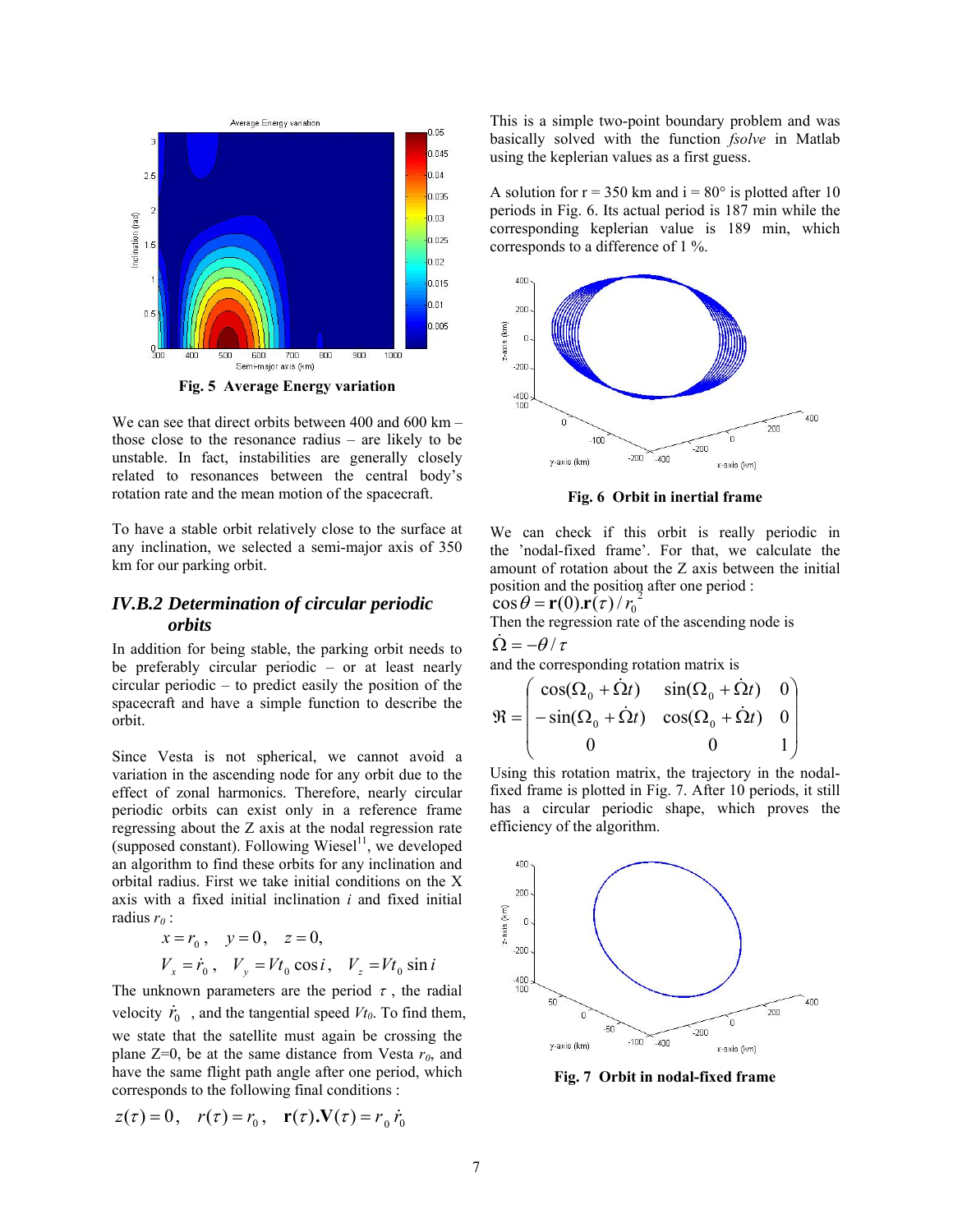Our strategy will then to use first keplerian values and run DIDO to find the optimal inclination. Then we use this algorithm to find the corresponding near circular periodic orbit and the corresponding velocity. Finally we run DIDO again with this new initial condition.

#### *IV.B.3 Mission constraints*

The most important mission constraint to satisfy relates to solar panel illumination. In general, the normal of the solar arrays must remain within 30° of the Sun direction to generate enough power. For any scientific mission, it is of course necessary to point the instruments and hence the spacecraft at the asteroid we want to study. Therefore, since we supposed that the solar panels are fixed relative to the spacecraft, the orbit plane must stay within 30° of the Sun Plane-Of-Sky (SPOS) whose normal is along the sun-asteroid line direction. Then from the inclination of the SPOS relative to the Z axis, we can deduce the range of allowed inclinations of the parking orbit.



**Fig. 8 SPOS inclination over one period of Vesta** 

The mission is likely to take place when Vesta crosses the ecliptic plane. At that location, the inclination of SPOS is 86°. It follows that the inclination of the parking orbit must satisfy 56°≤*i*≤124°.

# **IV.C Two-Point Boundary Value Problem formulation**

#### *IV.C.1 Initial conditions*

The initial conditions must satisfy the following relations since powered braking starts from any position of a circular orbit :

$$
\begin{cases} x_0^2 + y_0^2 + z_0^2 = r^2 \\ Vx_0^2 + Vy_0^2 + Vz_0^2 = V^2 \implies \psi(\mathbf{x}, 0) = 0 \\ x_0Vx_0 + y_0Vy_0 + z_0Vz_0 = 0 \end{cases}
$$
 (8)

These relations give information about the initial values of the state variables at the initial time *ti*. However the initial values for the co-state variables are still unknown and hence we need additional equations. For that, we introduce new parameters  $\nu$  and we classically define the auxiliary function  $\Phi$  as the following :

$$
\Phi = \phi + v^T \psi
$$

Then, from the optimal control theory, $\frac{7}{1}$  we can find that  $\lambda^T(0) = \Phi_x \big|_{t=0}$ 

Eliminating ν, we get the three extra relations involving the co-states we were looking for :

$$
(z_0Vx_0 - x_0Vz_0)(Vx_0\lambda_{V_y}(0) - Vy_0\lambda_{V_x}(0)) - (y_0Vx_0 - x_0Vy_0)(Vx_0\lambda_{V_z}(0) - Vz_0\lambda_{V_x}(0)) = 0
$$
\n(9)

$$
(z_0Vx_0 - x_0Vz_0)(x_0\lambda_z(0) - z_0\lambda_x(0))
$$
  
-(x\_0Vz\_0 - z\_0Vx\_0)(Vx\_0\lambda\_{Vz}(0) - Vz\_0\lambda\_{Vx}(0)) = 0<sup>(10)</sup>

$$
(z_0Vx_0 - x_0Vz_0)(x_0\lambda_y(0) - y_0\lambda_x(0)) - (x_0Vy_0 - y_0Vx_0)(Vx_0\lambda_{vz}(0) - Vz_0\lambda_{vx}(0)) = 0
$$
\n(11)

#### *IV.C.2 Final conditions*

The terminal conditions on the state variables are all specified by eq. (3) except on the mass. The Pontryagin Principle requires that the terminal value of a co-state variable corresponding to a free-state variable is to be equal to the derivative of the cost function relative to the corresponding state at the final instant of time. It follows that :

$$
\lambda_m(t_f) = 0
$$
 in case of optimal time  

$$
\lambda_m(t_f) = -1
$$
 in case of optimal fuel (12)

The other co-state variables are free at the final time since the terminal conditions of corresponding state variables are fixed by eq. (3).

Since the final time  $t_f$  is not known, the transversality condition yields and states that the Hamiltonian must be equal to the opposite of the derivative of the cost function relative to time :

$$
H(tf) = -1
$$
 in case of optimal time  

$$
H(tf) = 0
$$
 in case of optimal fuel (13)

#### *IV.C.3 Summary*

The landing problem on Vesta is converted into a twopoint boundary value problem and is stated as follows : the differential equations (1) and (4) are to be solved with the boundary conditions  $(3)$  and  $(8)-(13)$ , while the optimal controls are described by equations (5)-(7).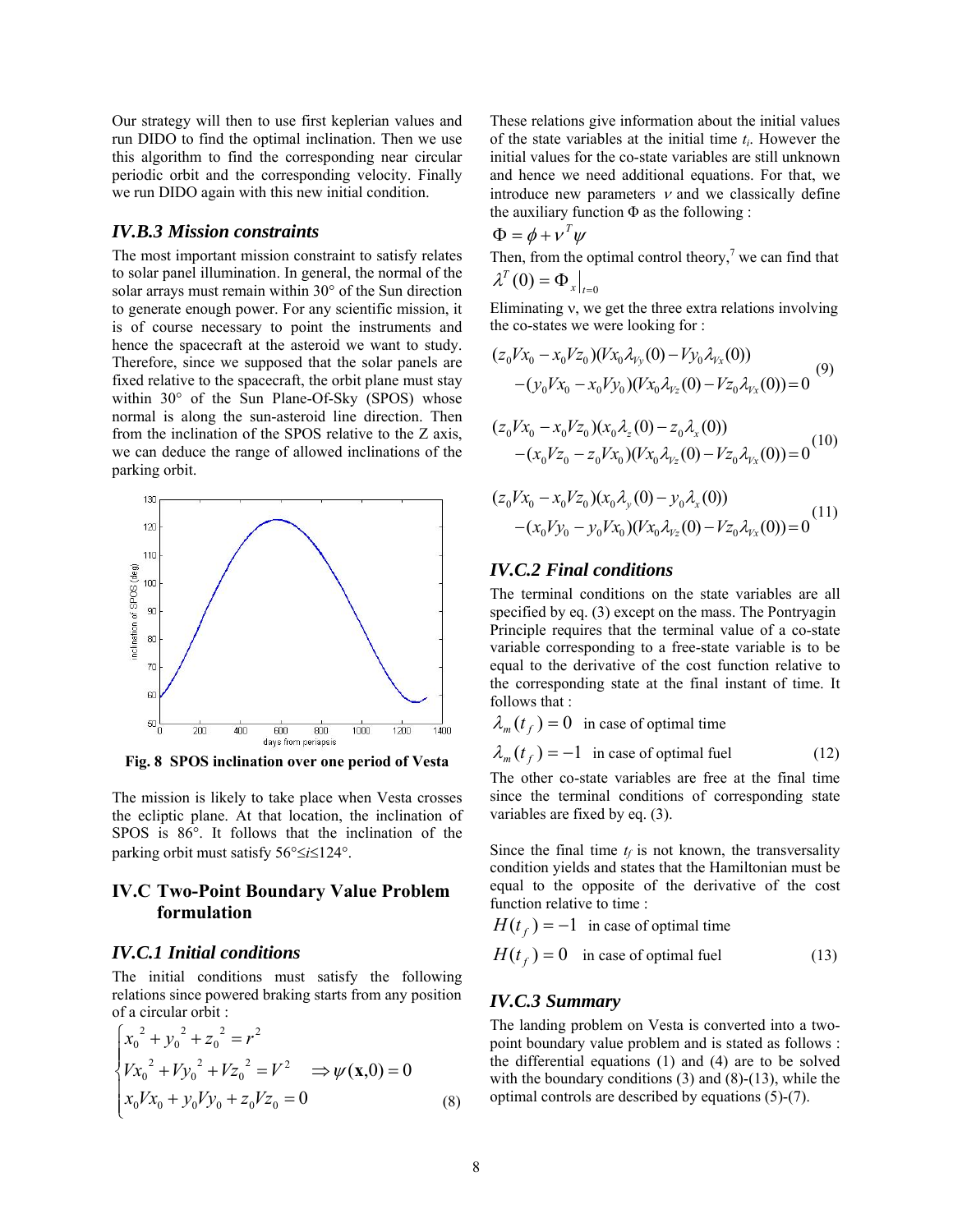# **IV.D Simulation results**

# *IV.D.1 Optimal time strategy*

Details of the trajectory, including altitude, velocity, flight path angle, etc, are plotted in Figures 9 to 14. The direct solution is displayed with a dashed line and the indirect one with a solid line.



**Fig. 11 Velocity magnitude** 



**Fig. 14 Thrust directions**

The thrust magnitude has an expected bang bang profile. The initial de-orbit burn has a duration of 185 s, followed by a descent coast of 354 s, and a final braking burn of 369 s.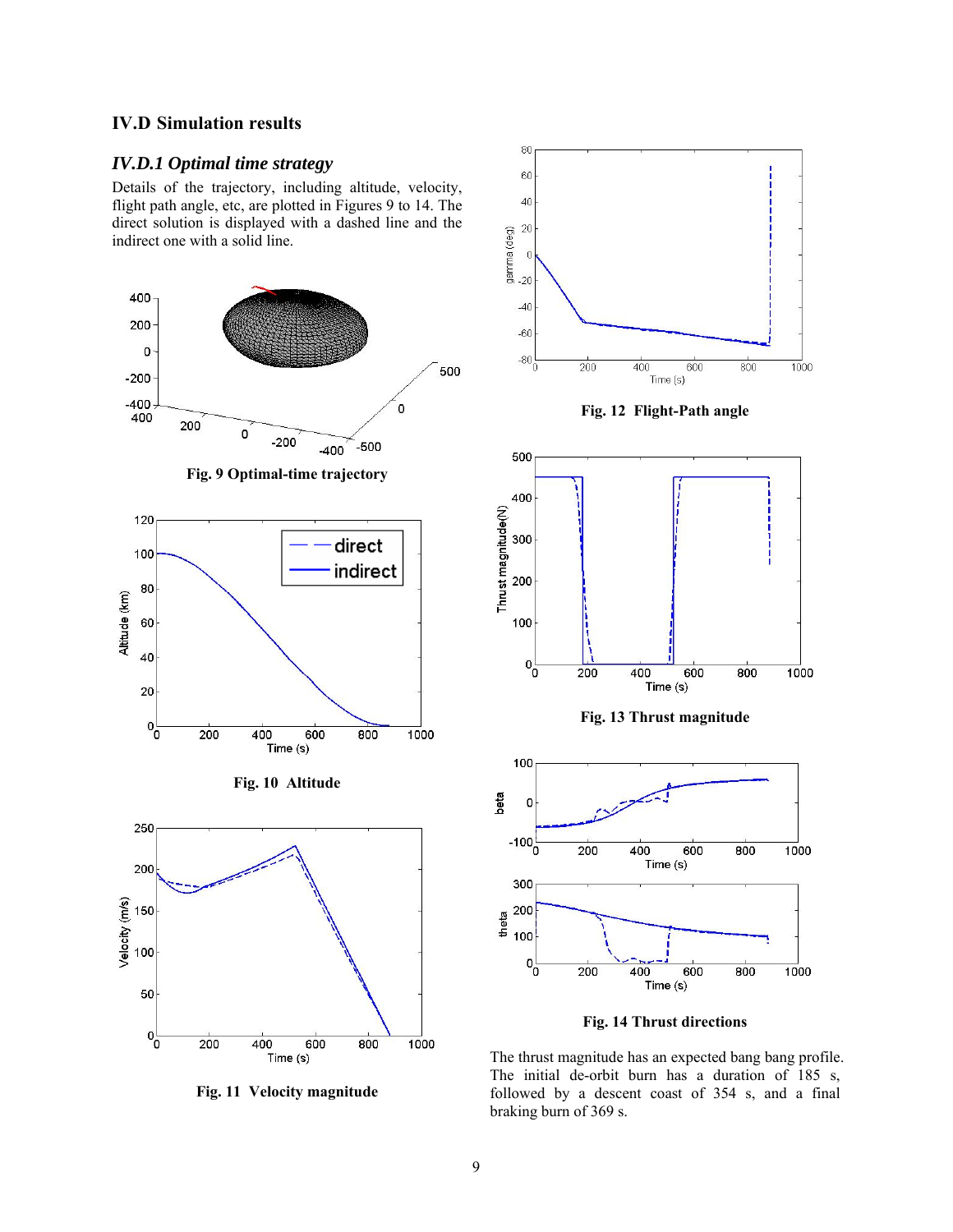When the engine is off, the thrust direction angles do not play any role, which explains the large difference during the descent coast between direct and indirect methods for these parameters.

The flight path angle starts at zero as the spacecraft is in a circular orbit about the Moon. It is seen to decrease linearly with slope discontinuities at thrust switches. The final relevant value of the flight path angle is approximately -70 deg, which suggests that the trajectory is largely vertical at landing, which is recommended from an operational standpoint.

The optimality of this solution is investigated next. Since the Hamiltonian is not a function of time, it should be constant and equal to zero. The Hamiltonians of both methods are displayed in Fig. 15. The DIDO estimate is fairly flat and is small in magnitude, but it is not constant. In particular, large peaks are seen at the end points of the time span, and small fluctuations are seen at the locations of the control discontinuities. It confirms that the direct solution is not optimal.



The entire 75 kg of fuel available is consumed. That explains the presence of the descent coast since there was not enough propellant to have a constant-thrust solution. In fact, if we increase the initial mass of propellant and run the simulation again, we observe that the descent coast phase is reduced until a critical value of the initial fuel mass of around 100 kg corresponding to a constant-thrust solution. Therefore, the shape of the solution can be very different depending on the initial fuel mass. This could be a problem because the initial available mass of propellant is difficult to predict before the mission due to unexpected additional maneuvers.

From an operational point of view, it is also interesting to see if the vehicle will collide with the surface in case of an engine re-ignition failure – a common failure in space missions. The trajectory without final braking burn is displayed in Fig.16. We can observe that the

vehicle is on a collision course with Vesta and therefore will be destroyed if the final burn is not initiated, which represents an operational issue. A possible area for future investigation is to include in the optimization process the operational constraint of an abort orbit in case of an engine failure.



**Fig. 16 Trajectory without final braking**

# *IV.D.2 Optimal fuel strategy*

The use of an optimal fuel strategy in decreasing the amount of propellant needed, as well as the sensitivity in initial mass, is discussed in this section. For clarity, only the trajectory and thrust magnitude are displayed in Fig. 17 and 18. As expected, this strategy is characterized by a longer descent coast and shorter braking phases.



**Fig. 17 Optimal fuel trajectory** 

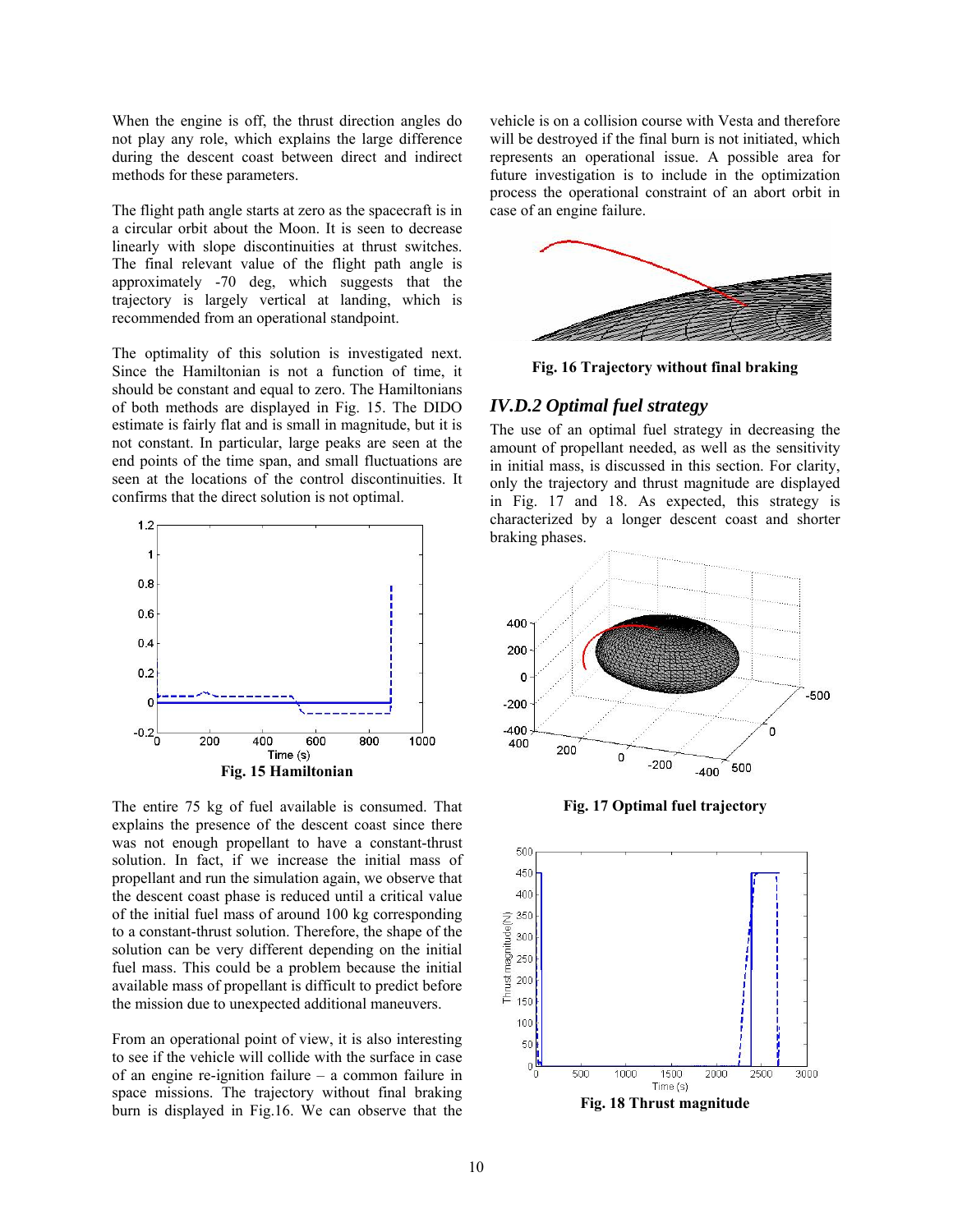Table 3 summarizes the two main characteristics of each strategy.

|      | Opt. time strategy | Opt. fuel strategy |
|------|--------------------|--------------------|
| Time | $15 \text{ min}$   | $45 \text{ min}$   |
| Fuel | 75 kg              | $50 \text{ kg}$    |

#### **Table 3 Comparison of the two optimal strategies**

The optimal fuel trajectory can save as much as 33 % of the propellant budget when compared to the optimal time trajectory. It is however 3 times longer.

In addition, we tested different initial fuel mass from 60kg to 100kg and very similar solutions were obtained contrary to the previous strategy.

# **V Landing simulation on Golevka**

### **V.A Assumptions**

Interplanetary trajectories to asteroids often require low-thrust propulsion systems since they are far more efficient than conventional chemical propulsion systems. Therefore, it would be interesting to study landing using the same electrical propulsion to avoid having two different kinds of engines. This is a feasible option at Golevka since it has a very low gravitational attraction. In this section, we will consider a xenon ion propulsion system with three Boeing 702 Thrusters characterized by 165 mN of thrust and 3800 seconds Isp.

Due to the high Isp, the fuel consumption will be very low, so we consider optimal time strategy only. Also to speed up the code, we suppose constant thrust at maximum magnitude – therefore no longer subject to optimization –, as well as constant mass. The equations of motion were modified in consequence.

Due to the irregular shape of Golevka and the perturbing solar radiation pressure, an orbiting spacecraft may exhibit chaotic motion and stability is therefore not guaranteed. Hence the traditional orbitertype strategy is difficult to put in application. One alternative is body-fixed hovering, which fixes the spacecraft's position relative to the body by using thrusters to null the nominal accelerations on the spacecraft. Again, this approach is feasible for Golevka because of the relatively weak gravitational forces involved. At the desired hovering point  $\mathbf{r}_0 = [x_0, y_0, z_0]^T$ , thrust is defined as

$$
\mathbf{T} = \left[ \frac{\partial U}{\partial x} \bigg|_0 - w^2 x_0, \frac{\partial U}{\partial y} \bigg|_0 - w^2 y_0, \frac{\partial U}{\partial z} \bigg|_0 \right]^T
$$

#### **V.B Hovering stability**

As the parking orbit in the Vesta case, hovering is not stable everywhere. Sawai et  $al.^{12}$  developed a set of criteria analytically that characterize the stability of a body-fixed hovering. These criteria were developed by linearizing the equations of motion about the hovering point :

$$
3w^{2}v_{3z}^{2} + w^{2} - (\alpha_{1} + w^{2}) - (\alpha_{2} + w^{2}) \ge 0
$$
  
\n
$$
(\alpha_{1} + w^{2})(\alpha_{2} + w^{2}) - w^{2}v_{1z}^{2}(\alpha_{2} + w^{2}) - w^{2}v_{2z}^{2}(\alpha_{1} + w^{2}) \ge 0
$$
  
\n
$$
(\alpha_{1} - \alpha_{2} - w^{2})^{2} + 3w^{4}v_{3z}^{2}(v_{3z}^{2} + 2) - 8w^{2}v_{3z}^{2}[(\alpha_{1} + w^{2}) + (\alpha_{2} + w^{2})] > 0
$$

where  $\alpha_1$ ,  $\alpha_2$ ,  $\alpha_3$  are the three eigenvalues of the Hessian matrix of the gravitational potential at  $\mathbf{r}_0$  and  $v_1$ ,  $v_2$ ,  $v_3$ are the corresponding eigenvectors.

The region of stability around Golevka defined by these three inequalities is displayed in Fig. 19 by the blue area. The hovering point is then chosen to be inside this region and in the direction of the normal to the landing site surface. A radius of 0.7km was selected since we found it was in the stability area at any latitude and longitude.



**Fig. 19 Stability area of body-fixed hovering around Golevka (xy plane)** 

# **V.C Two-Point Boundary Value Problem formulation**

The initial conditions are straightforward. All state variables are specified at the hovering point :

$$
x(0) = x_0, y(0) = y_0, z(0) = z_0,
$$
  
\n
$$
V_x(0) = 0, V_y(0) = 0, V_z(0) = 0
$$
\n(14)

It follows that all co-state variables are free.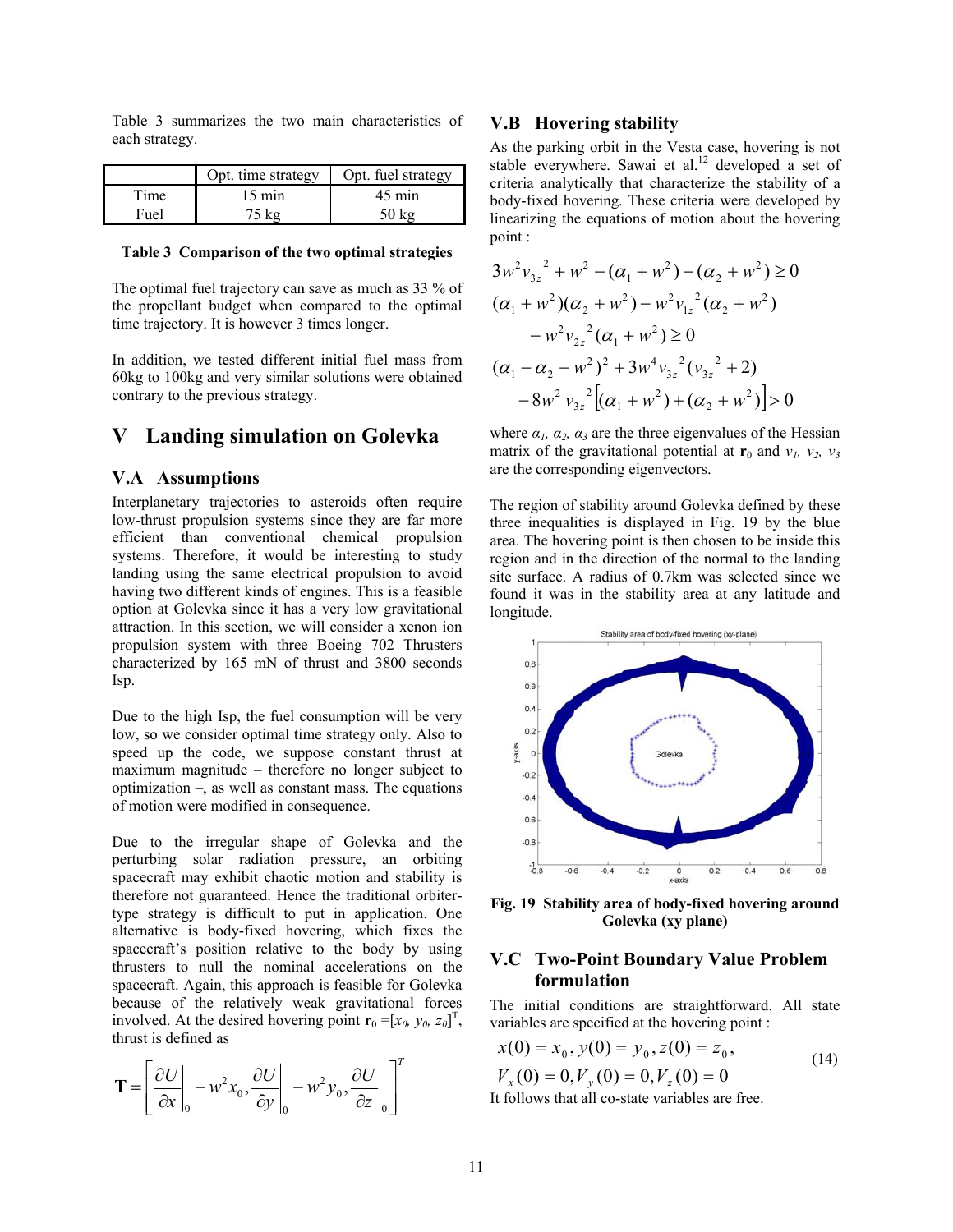The final conditions are the same as those considered for Vesta.

The two-point boundary value problem is then stated as follows : the differential equations (1) and (4) (modified to suppose  $T=T_{max}$  and  $m=m_0$ ) are to be solved with the boundary conditions (3) and (14), while the optimal controls are described by equations (5)-(7).

# **V.D Simulation results**



**Fig. 20 Velocity magnitude** 



We can see that the trajectory is almost one-

dimensional (straight line) with two distinct acceleration and deceleration phases.

Note in Fig. 19 that the final altitude value of the direct method is around 10m above the surface, which confirms that the direct solution is not exact.

# **VI Robustness**

#### **VI.A Parameter uncertainties**

In the previous section, optimal trajectories have been obtained. However, it is also important to analyze their sensitivity with respect to parameter uncertainties and errors on controls and initial conditions. In fact, a nonrobust optimal trajectory cannot be implemented for an operational standpoint. Here, the parameters affected by disturbances are :

- the body parameters : density, rotation rate, gravity field
- the initial orbit parameters
- the control states : thrust magnitude and directions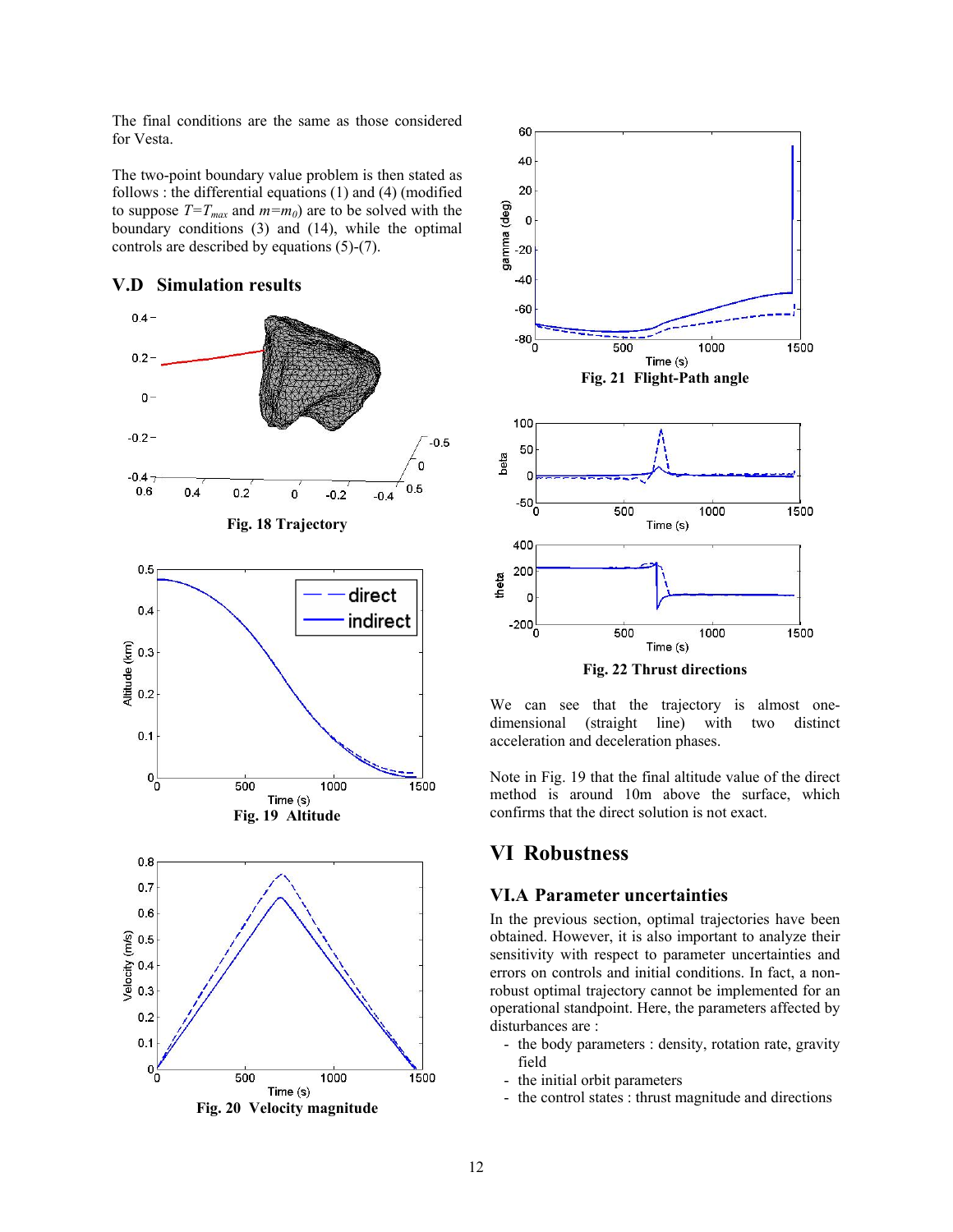We will study two sets of covariances corresponding to different levels of precision in thrusters calibration and navigation. The uncertainties we used for the body parameters (density, rotation rate, and gravity field) are those found during NEAR Mission.<sup>13</sup> We assumed that the spacecraft visiting Vesta and Golevka can obtain the same level of certainty.

| Covariance set          | #1                                   | # $2$            |
|-------------------------|--------------------------------------|------------------|
| Density                 | $0.05\%$                             | $0.05\%$         |
| Rotation rate           | $\overline{10}$ <sup>-10</sup> rad/s | $10^{-10}$ rad/s |
| Gravity field           | $1\%$                                | $1\%$            |
| <b>Initial Position</b> | 1 <sub>m</sub>                       | 10 <sub>m</sub>  |
| <b>Initial Velocity</b> | $0.1$ mm/s                           | $5 \text{ mm/s}$ |
| Thrust directions       | $01^{\circ}$                         | 10               |
| Thrust magnitude        | $0.1\%$                              | 0/2              |

#### **Table 4 One-sigma parameter uncertainties**

A Monte-Carlo procedure with 5000 tries is applied in order to simulate these two sets of perturbed cases for descent trajectories on Vesta and Golevka.

#### **VI.B Sensitivity simulations**

#### *VI.B.1 Vesta*

Results for both optimal strategies are summarized in table 5. We considered only error in position for simplicity.

| Run description |                    | Range             |                   |
|-----------------|--------------------|-------------------|-------------------|
|                 |                    | Opt. time         | Opt. fuel         |
| #1              | all                | 5.2 km            | 3.1 km            |
|                 | Body parameters    | $2.5 \mathrm{km}$ | $3 \text{ km}$    |
|                 | Controls           | 4 km              | 150 m             |
|                 | Initial conditions | 2 <sub>m</sub>    | 10 <sub>m</sub>   |
| #2              | all                | 8 km              | 4.5 km            |
|                 | Body parameters    | $2.5 \mathrm{km}$ | $3 \text{ km}$    |
|                 | Controls           | $6.5 \text{ km}$  | $1.7 \mathrm{km}$ |
|                 | Initial conditions | 13 m              | 80 <sub>m</sub>   |

#### **Table 5 Contribution of parameter uncertainties to errors in position**

A lot of interesting observations can be made from those results. First, errors due to parameter uncertainty in these descents are quite large, in the order of km. These errors are primarily due to body parameters and thrust errors. Because the necessary thrust is large to compensate the strong gravitational attraction of Vesta, any error in thrust magnitude or direction is causing a significant perturbing force leading to a high deviation from the nominal trajectory.

Also, we can see that the optimal-fuel strategy is surprisingly less sensitive to errors. This is unexpected because the longer the landing duration is, the more time it is subjected to these uncertainties. This can be explained by the effect of thrust errors explained above. Thruster uncertainties are the largest contributor to the miss distance in the optimal-time case because it applies full-thrust almost all along the trajectory. In the case of optimal-fuel strategy however, the ballistic phase is very long compared to braking phases, so thrust errors are less significant. This is another strong asset of the optimal-fuel strategy.

Moreover, regarding the sensitivity to errors in the initial conditions only, we can note that the magnitude of the error in final position is generally in the order of error in the initial position, which means that in this case the perturbed trajectory is similar to the nominal trajectory but starts at a slightly different location.

#### *VI.B.2 Golevka*

Range offsets and impact speeds are summarized in table 6.

|    | Cross            | Vertical        | Cross      | Vertical          |
|----|------------------|-----------------|------------|-------------------|
|    | range            | range           | speed      | speed             |
| #1 | 3 m              | $2.5 \text{ m}$ | $3.7$ mm/s | $2.9$ mm/s        |
| #2 | 182 <sub>m</sub> | 16.5 m          | $6.7$ mm/s | $10 \text{ mm/s}$ |

#### **Table 6 One-sigma covariances of final position and velocity**

Considering that this is applied in an open-loop manner, the magnitude of errors induced by covariance sets #1 and #2 are quite reasonable but it may be significant for some missions where high accuracy is required.

# **VI.C Real-time feedback control implementation**

To improve the accuracy of landing, we need a fast numerical method to compute the future course of the optimal control variables during descent so that optimality is preserved even in the presence of those disturbances. Of course, the adjusted optimal control cannot be re-solved using the same method as in the previous sections because it cannot be practically realized in real-time. A simple approach is to locally linearize the perturbed dynamics about the undisturbed optimal trajectory :

$$
\begin{cases} \delta \mathbf{x} = \mathbf{x}_p(t) - \mathbf{x}^*(t) \\ \delta \mathbf{u} = \mathbf{u}_p(t) - \mathbf{u}^*(t) \\ \delta \lambda = \lambda_p(t) - \lambda^*(t) \end{cases}
$$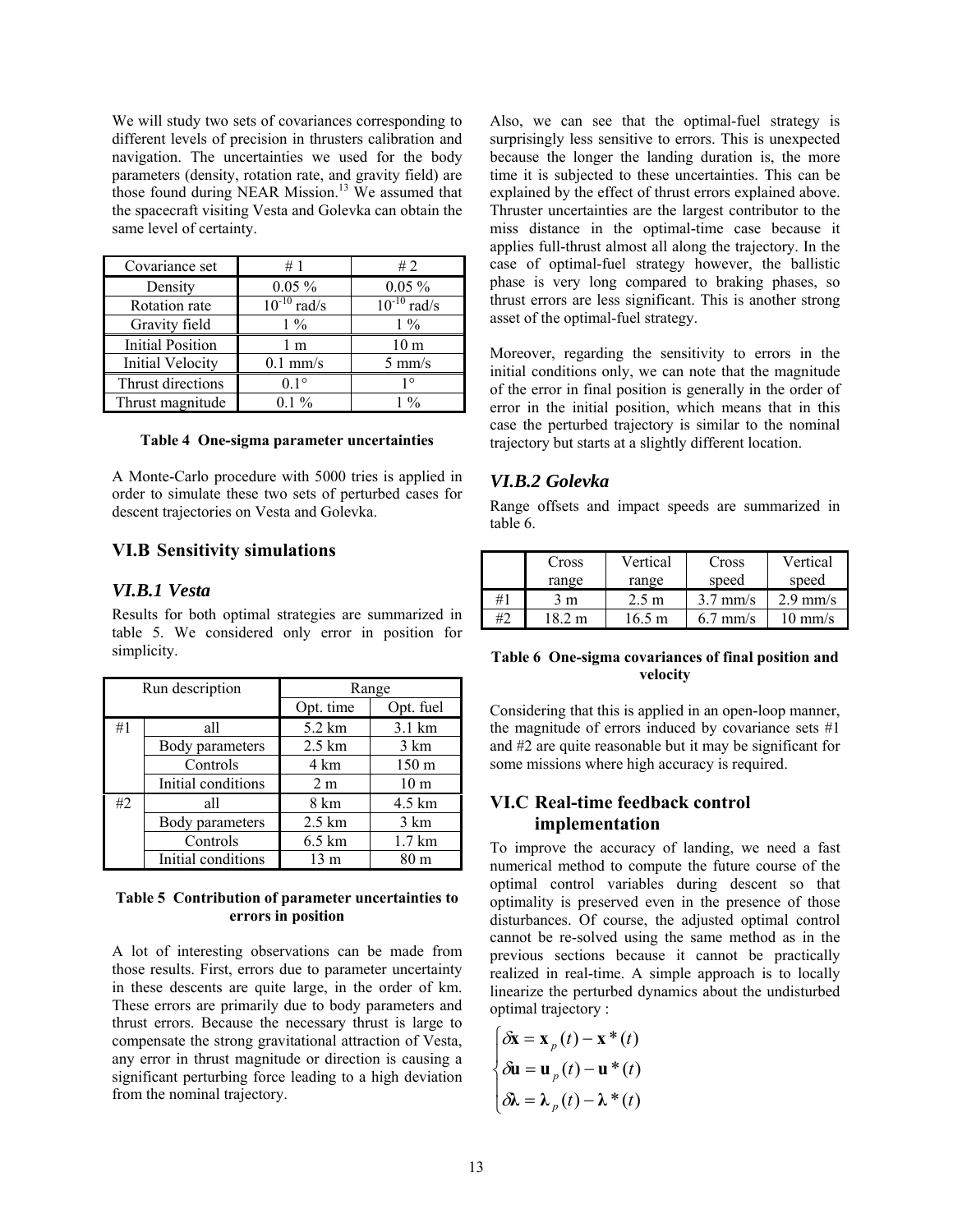The objective is to find the optimal δ**u\*** so that the quadratic cost derived from the second variation of the problem is minimized. This method is called neighboring optimal control and the solution is the well-known feedback control.<sup>14</sup>

$$
\delta \mathbf{u} = -H_{uu}^{-1} \mathbf{f}_u^T P \delta \mathbf{x} = K \delta \mathbf{x}
$$

where *P* verifies the Ricatti equation

$$
-\dot{P} = P\mathbf{f}_x + \mathbf{f}_x^T P - P\mathbf{f}_u H_{uu}^{-1} \mathbf{f}_u^T P
$$

and  $f_x$ ,  $f_y$ ,  $H_{uu}$  are computed along the undisturbed optimal trajectory.

Since *K* does not depend on the disturbances and rely only on the unperturbed optimal trajectory data, it can be computed off-line and stored in an on-board computer.

This strategy is represented by the following block diagram.



**Fig. 23 Block diagram of the active controlled strategy**

A case study for landing on Golevka with set #2 is presented in table 7. As expected, adding the controller improves the accuracy.

|                    | Cross range | Vertical range   |
|--------------------|-------------|------------------|
| Without controller | 18 2 m      | 16.5 m           |
| With controller    | 2.5 m       | 3.5 <sub>m</sub> |

**Table 7 Effect of the controller on miss distance** 

However, we did not take into account the accuracy to which the spacecraft can estimate its position in the body-fixed frame (using optical navigation or altimetry). Large inaccuracy in those spacecraft-based measurements can cause severe error in final landing conditions. Future work will have to include those potential errors in the analysis.

# **VIIConclusion**

We developed an efficient optimization algorithm to determine autonomous controlled landing trajectories on asteroids. It includes a precise and relatively fast model of the dynamical environment in the vicinity of asteroids. Then, two direct and indirect numerical methods have been combined to take advantage of both

their merits and solve the optimal landing problem. Landing simulations on two very different asteroids Vesta and Golevka are shown as examples of the effectiveness of the code. A wide variety of options was investigated, including starting from a parking orbit or a hovering point, using liquid or electric propulsion, and two different optimal criteria – time or fuel. In particular, we have shown that the optimal-fuel strategy for Vesta is the most advantageous. It is efficient – lower amount of fuel necessary – and robust – lower dispersion and similar control law over a large range of initial conditions. More generally, any strategy involving long thrust maneuvers would probably be a bad choice for bodies as large as Vesta**.** Because a high thrust is necessary to compensate the gravitational attraction, any misalignment and magnitude error will perturb significantly the trajectory.

Future work could explore the effect of certain parameters that were held fixed in this study, like coordinates of the landing site, or characteristics and number of engines. Also, as figured out by Werner and Scheeres,<sup>4</sup> the algorithm to calculate the polyhedral gravity field can be readily coded using parallelization computations. Therefore, applying this idea in the future could make the code even faster and avoid the use of the approximate spherical harmonic gravity field.

This study could be easily extended to landing trajectories on cometary bodies or small moons orbiting giant planets. For the former class of bodies, a model for the outgassing of the comet nucleus and the related drag forces needs to be developed, whereas for the latter a simple tidal force can be added to the dynamical environment.

# **References**

<sup>1</sup> "Solar System Exploration Roadmap", National Aeronautics and Space Administration, 2004.

2 Dunham, D.W., Farquhar, R.W., McAdams, J.V., Holdridge, M., Nelson, R., Whittenburg, K., Antreasian, P., Chesley, S., Helfrich, C., Owen, W.M., Williams, B., Veverka, J., and Harch, A., "Implementation of the first asteroid landing", Icarus, Vol. 159, No. 2, 2002, pp. 433-438.

3 http://www.psi.edu/pds/archive/asteroids.html

4 Werner, R. A. and D. J. Scheeres, "Exterior gravitation of a polyhedron derived and compared with harmonic and mascon gravitation representations of asteroid 4769 Castalia", Celest. Mech. Dyn. Astr., 65, 313–344, 1997.